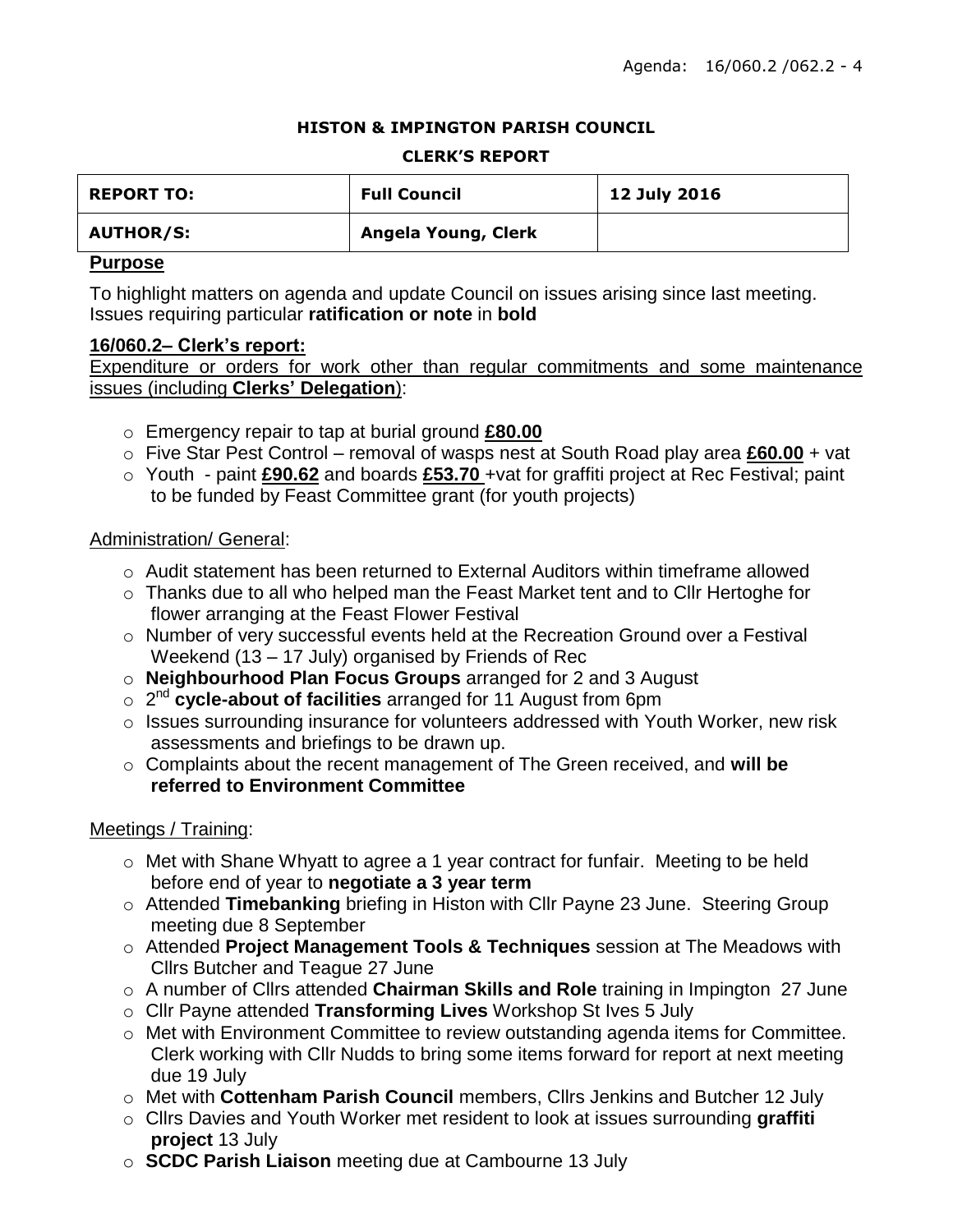- o Cllr Payne to attend **Clerk's and Councillor's Catch Up** day Bluntisham 15 July
- o Cllr Foster accompanying County Highways Officer on **re-arranged Walkabout** of villages 19 July
- o Cllrs Payne and Jenkins attending **SCDC Neighbourhood Planning Event** seminar 20 July
- o Clerk, Youth Worker and Dr Abdullah attending meeting with **Oakington PC** re possible youth collaboration 25 July
- o Youth Worker attending **Professional Development training** at The Meadows 14 September
- o **CAPALC training for Councillors** available at Sutton during September. Please **contact Clerk if interested in new councillor training or refresher training** as local delivery training can be arranged. Training delivery by LPCAS also under review
- o Homefield & Hereward Residents meeting due 14 July has been postponed

## Staff matters and holiday/TOIL dates:

- o New Apprentice Alex Hale started 5 July. Excellent start reported. College induction session carried out 11 July
- o Assistant Clerk was married during July, and is now to be known as Mrs Chelsea O'Brien
- o AY now routinely takes Wednesday as day off. LM continues to take Fridays. Both are subject to change if diary/workload dictates
- o **Please note clerk holiday dates in your diary if you are affected by attendance hours**
- $\circ$  CO normally now in parish office Tuesday Friday, with more limited hours Monday.
- o AC normally in parish office Monday Wednesday**, term time only.** End of term is 21 July. New term starts 5 September
- $\circ$  CO holiday 8 July 22 July inclusive; 12 September
- $\circ$  LM TOIL 14 July 18 July inclusive; 2 9 September inclusive
- $\circ$  AY holiday 18 26 August inclusive; 2 9 September inclusive
- o Office is closed Friday 22 July (Clerk at Local Networking event)
- o **Please let Clerk know your holiday dates** as this aids arrangements in the Council diary

# **MATTERS OF INTEREST AND REPORT**

- o **@hisimp email addresses** Every Councillor has an address comprising their name and @hisimp.net – **this is a forwarding device which simply forwards to your personal address** but means that your personal address is not advertised and if an individual were to leave Council it is a simple process to delete the address and therefore that person would immediately cease being bothered with Council related emails! Addresses for staff are set up differently and are a stand alone account which can be transferred to new post holders e.g. clerk@ admin@ groundsman@
- o **The Dos and Donts of sending emails** NALC Solicitor Meera Tharmarajah lists these:
	- $\triangleright$  Always assume the email may have to be disclosed to a court or tribunal or to the Information Commissioners, because in some circumstances that could happen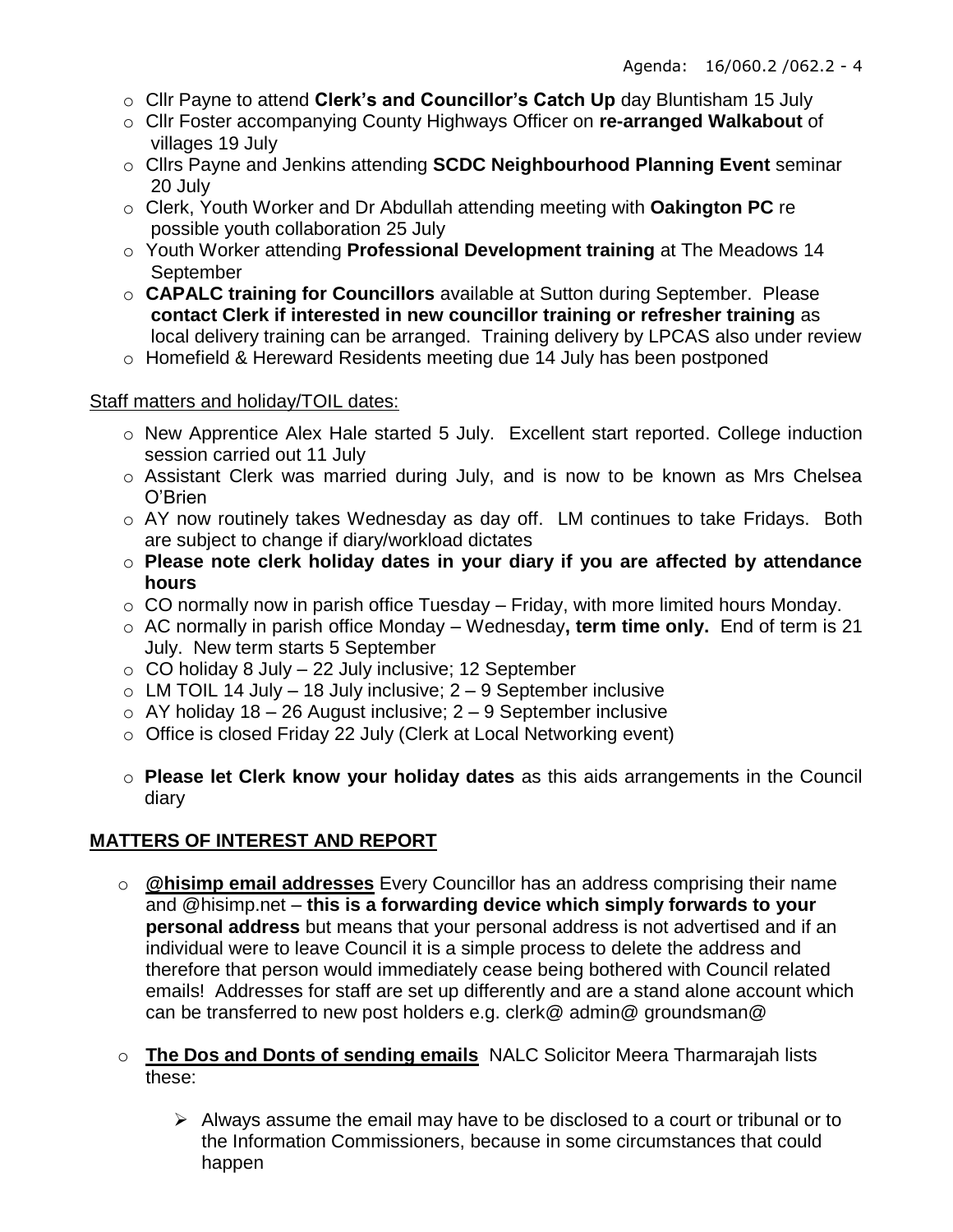- $\triangleright$  Before sending, think about its purpose and consider if it is the best form of communication method to use. For example, a telephone call or a face to face discussions might be more effective
- **Keep your mail message relevant and concise and do not send unnecessary copies of the message or forward it onto others if not strictly necessary**
- $\triangleright$  Always write emails as if they are permanent, because even when they have been deleted they can often still be retrieved and **may be disclosable to a court** or the Information Commissioner
- $\triangleright$  Internal emails, even if marked private or confidential, might eventually need to be disclosed when it is lawful to so do, for example under the 2000 or 1998 Acts or as part of the requirement on parties to disclose documents in the course of legal proceedings
- Information communication by email may not be confidential **but it may be sensitive information that needs to be respected**
- Always **respect the privacy of others**
- Do not send emails that might be construed as **offensive or discriminatory**
- **Do not make negative comments about an individual**, including members of the public, councillors, staff, or business suppliers

Information that is held by someone on behalf of a local (parish and town) council **(that**  is by a councillor or member of staff) will satisfy the definition in Section 3(2)(b) of the 2000 Act and constitute "information held by a parish council" which a person is entitled to request under the Act. Therefore that information held in personal email accounts is caught by the 2000 Act. It may also come within the scope of a subject access request under the 1998 Act.

## As an aside, **if Councillors do not have adequate security systems installed for protection of information**, it is important that **sensitive information is not provided or retained by that account**

We do have an employee's email usage policy included in the Staff Handbook

o **Social Media** An interesting article from NALC Solicitor Gurvynda Paddan-White covers this subject and is summarised here:

*In 2014 the Public Bodies (Admission to Meetings) Act 1960 was amended by the Openness of Local Government Bodies Regulations to allow the public to report, blog, tweet and upload recordings of meetings on social media sites, as well as to take audio and visual recordings. All social media platforms are increasingly used: Facebook, Twitter, blogging etc*

*Used correctly social media can be a key communications tool and can encourage healthy debate, sharing of views and information among a wider audience. Used incorrectly, it can cause embarrassment, ridicule and damage the reputation of a Council.*

*Whether using social media in a personal or professional capacity, employees and councillors should:*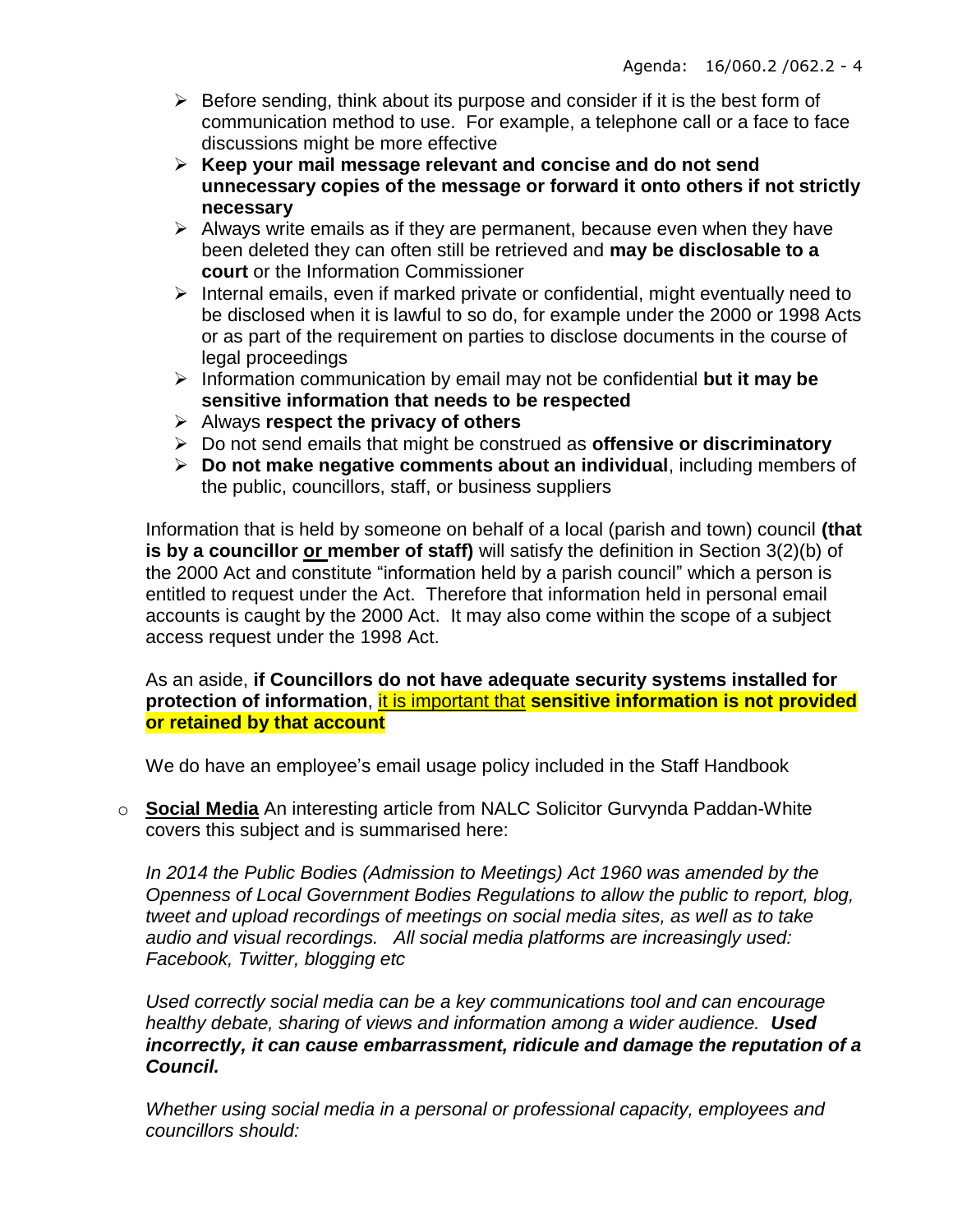- *Be aware that social media is instant. Once something has been blogged, tweeted or updated it is public property. The Press Complaints Commission has held that material published on Twitter is public and not private property. Everything and anything can be shared and passed on, and if any private, personal or offensive comments are made and shared by others, there can be no claiming intrusion of privacy by the original author*
- *Think twice. At the end of 2015 it was reported there were over 302 million people using Twitter. Remember everything that is said, tweeted or uploaded will be, and can be, scrutinised and debated on, and any defamatory statements made via social media can lead to libel claims. Defamation claims can damage both the status and professional image of a Council as well as being costly to defend.*
- *A clear social media protocol is required highlighting the consequences and having awareness of what is acceptable behaviour can limit offensive or embarrassing tweets*
- *Understand that tweets and blogs during meetings should refer to discussions taking place at the meeting*
- *Know that Councillors have a responsibility to take council business seriously and it is not appropriate for social media to be used as a mechanism for teasing or insulting other members. Local residents expect debates to be on council business and local issues not petty arguments*
- *It is good idea to regularly review social media conduct and policies*

We do have a section on Handling the media and similar external relationships in our Staff Handbook, which also covers Freedom of Information Act requests

Our draft policy on acceptable Website will be reviewed and put forward as part of the overall Policy review at September's Full Council meeting

o **General Power of Competence** The Council may wish to look at options to apply for this Power. The main criteria are that at the time of any Resolution at least two thirds of the Council are elected and the Clerk is a qualified clerk with at least a CiLCA qualification. We do currently meet these criteria. However, **the current Council is due for re-election in May 2018** and it is one school of thought that **the best time to apply for this power is at the start of a 4 year term** to get the first full 4 years with less fear of loss of eligibility.

**It is my belief we should undertake Councillor refresher training on this subject before making any decision** on how to proceed, and that we should look to 2018 for any decision on application. I am unaware of any other Council in our District that has applied for the Power to date.

It has been indicated **the power may play an important part in any devolution arrangement** – certainly one of the benefits quoted is the ability to help your neighbouring parish

One disbenefit however is that were the Council to use the power to start a company, for instance, it would no longer be able to continue if it lost eligibility at any time. Such a company could not make profit, all profits need to go straight back into the community.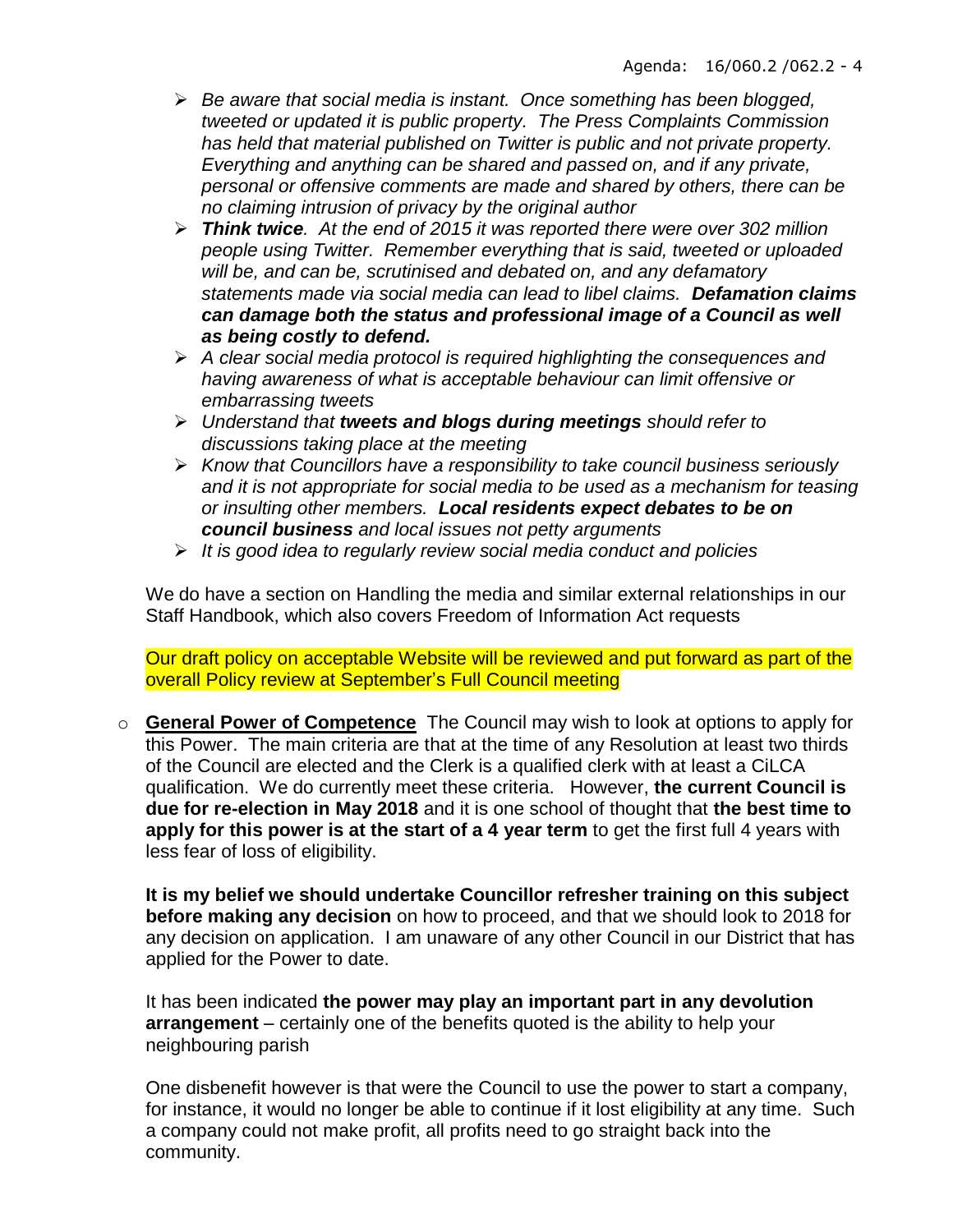**Top tips from the LGA** for effective use of the General Power of Competence:

- $\triangleright$  **Be clear about what you want to achieve** and that this is aligned with the priorities of the Council and local community
- Develop and support an **environment which promotes an innovative and entrepreneurial approach**
- $\triangleright$  Recognise the potential of the GPC as a lever to tackle excessive caution or fixed ways of doing things
- $\triangleright$  Check for any pre-and post-commencement limitations (and consider modifying the approach where necessary)
- $\triangleright$  Where used as a basis for charging, ensure that charges are not being made for a statutory service, that the recipient agrees to receive the discretionary service and charges are on a cost recovery basis
- $\triangleright$  Consider implications of different company structures and state aid provisions as appropriate
- **Parish Councils should ensure they meet the conditions for eligibility** as set out in the Statutory Instrument, Parish Councils (General Power of Competence) Prescribed Order 2012

**I will make enquiries about training opportunities and case study reports for those who have taken on the Power elsewhere**

Author: Angela Young 12.07.16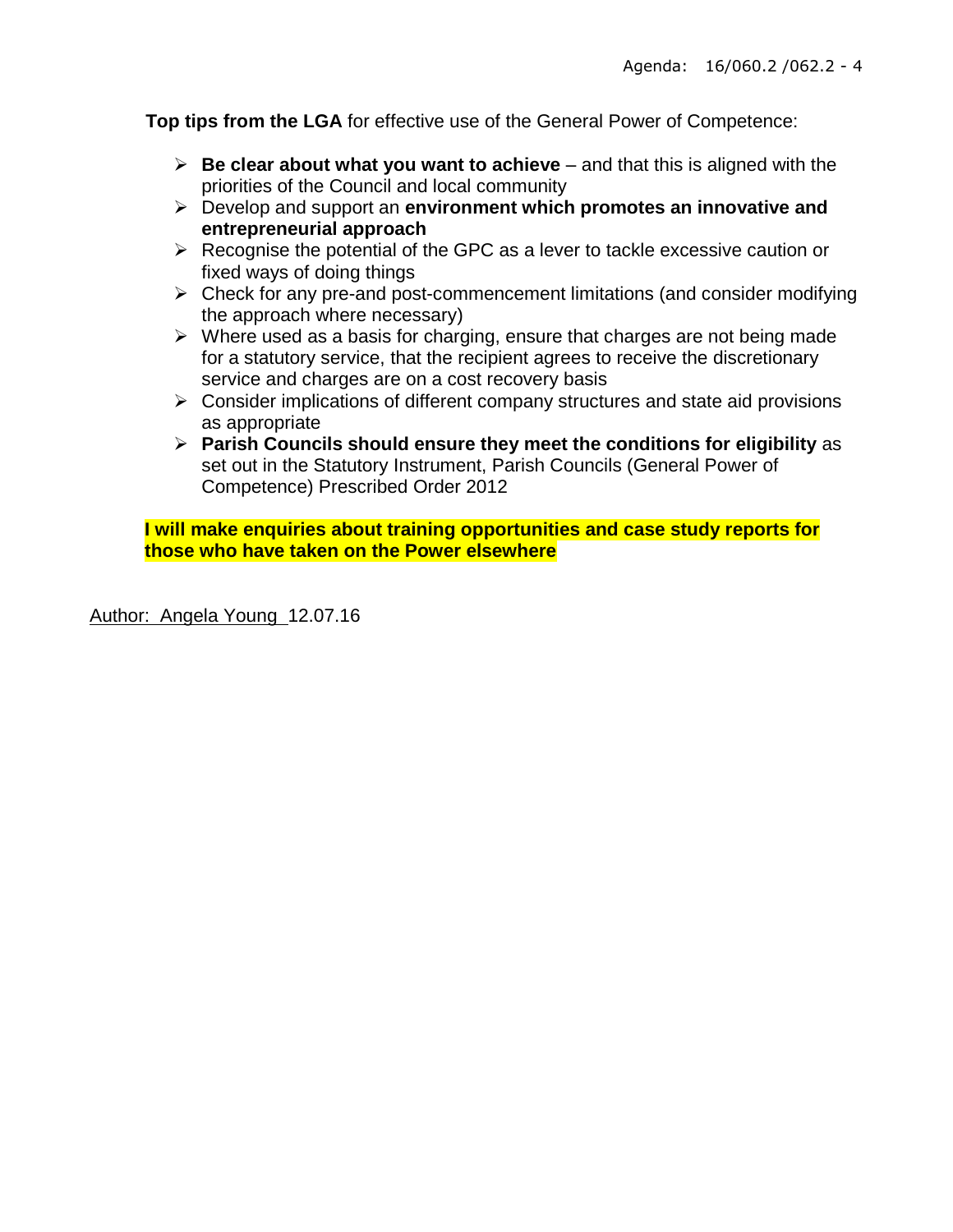#### **HISTON & IMPINGTON PARISH COUNCIL**

## **FINANCE REPORT**

| <b>REPORT TO:</b> | <b>Full Council</b>                   | 12 July 2016 |
|-------------------|---------------------------------------|--------------|
| <b>AUTHOR/S:</b>  | Lynda Marsh, Office<br><b>Manager</b> |              |

## **Purpose**

To list accounts paid by delegated approval, and payment of outstanding accounts

o Accounts paid by delegated approval – to note only:

| <b>Expenses paid</b><br>by DDR |                                                 |            |        |          |
|--------------------------------|-------------------------------------------------|------------|--------|----------|
| <b>Beneficiary</b>             | Description                                     | <b>Net</b> | Vat    | Gross    |
| Barclaycard                    | Staff uniform, signs, rec maintenance equipment | 244.46     | 48.89  | 293.35   |
| London Fuel Ltd                | Unleaded fuel - May                             | 32.07      | 6.42   | 38.49    |
| London Fuel Ltd                | Unleaded fuel - June                            | 21.33      | 4.27   | 25.60    |
| <b>Team Flitwick</b>           | Gasoil                                          | 298.80     | 14.94  | 313.74   |
| <b>British Gas</b>             | Gas account                                     | 283.65     | 14.18  | 297.83   |
| Sharp - Copy IT                | Copier reading                                  | 58.45      | 11.69  | 70.14    |
| <b>Total</b>                   |                                                 | 938.76     | 100.39 | 1,039.15 |

| Expenses paid by<br><b>BACS</b> |                                                   |            |        |          |
|---------------------------------|---------------------------------------------------|------------|--------|----------|
| <b>Beneficiary</b>              | Description                                       | <b>Net</b> | Vat    | Gross    |
| Pestbusters                     | The Green pest control – quarterly charge,        | 70.00      | 14.00  | 84.00    |
| <b>CBS Office Supplies</b>      | Stationery - May                                  | 25.60      | 5.12   | 30.72    |
| PA Collacott & Co.              | Annual PAT tests etc., install socket for Piaggio | 943.80     | 188.76 | 1,132.56 |
| Total                           |                                                   | 1,039.40   | 207.88 | 1,247.28 |

| <b>Expenses paid by</b><br>cheque |                                                                                                                                                                                                                                                                                                                                                                                                                |          |        |          |
|-----------------------------------|----------------------------------------------------------------------------------------------------------------------------------------------------------------------------------------------------------------------------------------------------------------------------------------------------------------------------------------------------------------------------------------------------------------|----------|--------|----------|
| <b>Beneficiary</b>                | <b>Description</b>                                                                                                                                                                                                                                                                                                                                                                                             | Net      | Vat    | Gross    |
| Enventure Research                | N/Plan – phase 1 of Qualitative Project (50%)                                                                                                                                                                                                                                                                                                                                                                  | 2,300.00 | 460.00 | 2,760.00 |
| <b>Histon Feast</b>               | Donation towards 'Little Histon' train layout<br>Proposed that Histon & Impington Parish Council in<br>accordance with its powers under sections 137 and 139 of<br>the Local Government Act 1972, should incur the following<br>expenditure which, in the opinion of the Council, is in the<br>interests of the area or its inhabitants and will benefit them in<br>a manner commensurate with the expenditure | 500.00   |        | 500.00   |
| Total                             |                                                                                                                                                                                                                                                                                                                                                                                                                | 2,800.00 | 460.00 | 3.260.00 |

# **Accounts for approval:**

| <b>Expenses paid by</b><br><b>BACS</b> |                                    |            |       |        |
|----------------------------------------|------------------------------------|------------|-------|--------|
| <b>Beneficiary</b>                     | Description                        | <b>Net</b> | Vat   | Gross  |
| <b>SCDC</b>                            | Refuse sacks                       | 25.00      | 5.00  | 30.00  |
| Roger Hovells                          | Office cleaning                    | 30.00      |       | 30.00  |
| <b>CBS Office Solutions</b>            | Stationery - June                  | 25.60      | 5.12  | 30.72  |
| <b>CSA Cleaning</b>                    | Wash room supplies                 | 80.17      | 16.04 | 96.21  |
| <b>M&amp;M Heating</b>                 | Repairs to WC - 12 New Road        | 92.00      | 18.40 | 110.40 |
| Mower People Ltd                       | Repairs - Allett and Hayter mowers | 92.38      | 18.48 | 110.86 |